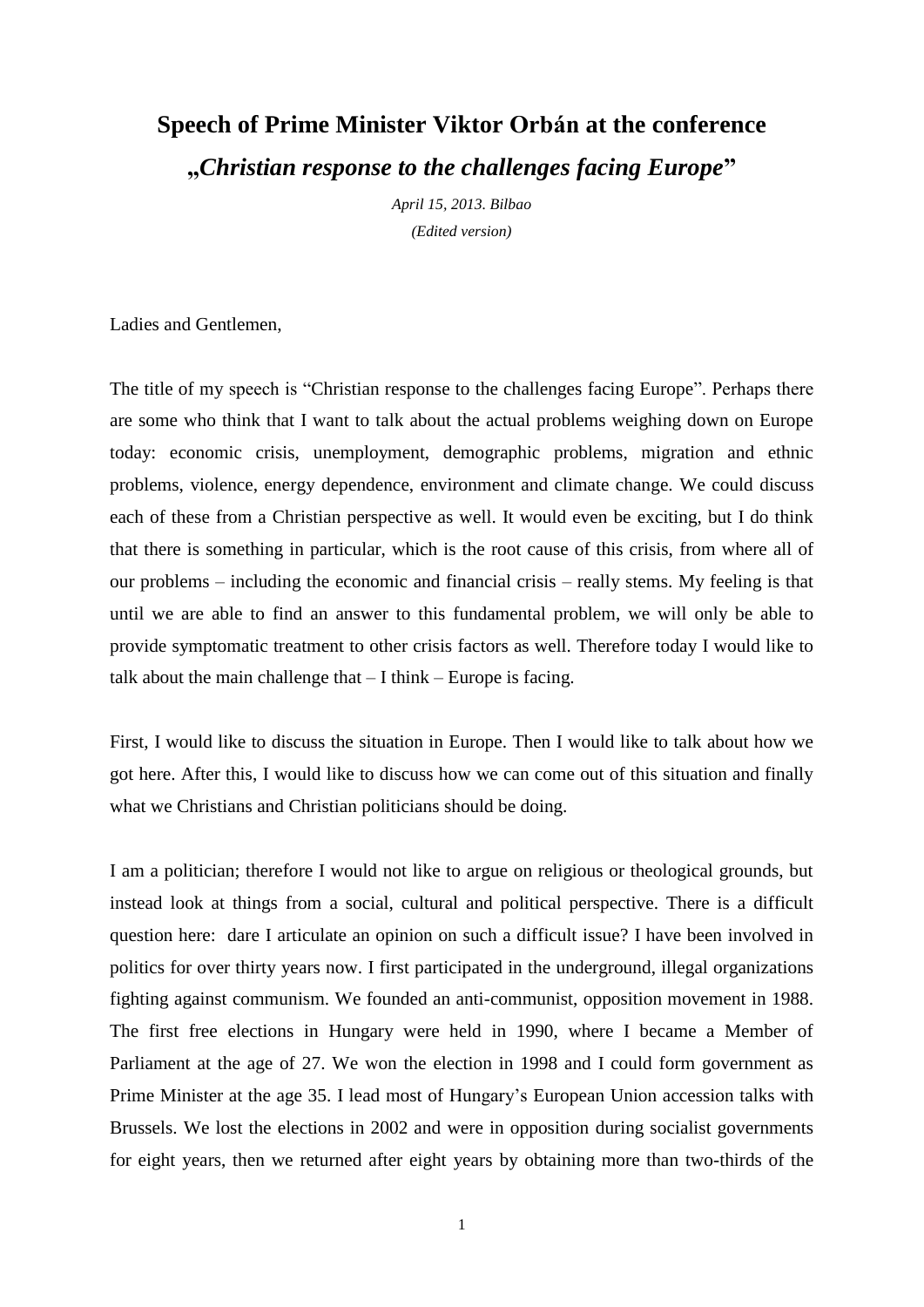seats in Parliament. In 2011, Hungary held the rotating presidency of the European Union, a work which I have led. Taken together, these would seem to constitute enough grounds for me to dare to speak on some issues related to the European Union not from theory but from experience, the way I know European politics to be.

We have all read in the news that Europe has lost most of its economic competitiveness. Others are stronger, they are developing faster and they are more competitive than we are. This has happened before, and it could happen to anybody. The real question is how did this crisis erupt so suddenly? Why did we not stop the process earlier, why didn't anybody stop indebtedness? Why didn't anybody say that things were going in the wrong direction? Where were our leaders when someone should have stopped this trend, prepared us, made us adapt to the changing world? Why is it, that all these troubles have hit families and countries, have shattered families' standards of living, in fact, the standards of living of millions of families and why is it that planned adaptation never happened?

There is a series of questions that need to be clarified here. Is it all right for a politician to talk about the relationship between the economic crisis and Christianity, would it not be better to leave such issues to scholars, philosophers or theologians?

I have my own ideas in this respect. I am convinced that people committed to Christianity, clerics, laymen, Catholics and Protestants are connected by a shared sentiment: the guardian's responsibility. We read in the Book of Ezekiel that if the guardian sees the armed enemy approaching, but does not sound the alarm, and does not warn the people of the impending threat then God will make him responsible for the lives lost. My conviction is that the religious and laymen leaders of Europe are such guardians, whose responsibility is to talk to people about what they see as threats and problems. This is why I dare to speak on this topic today.

Thebaselie assumption for my speech, being fully aware of my responsibility, is that the economic and financial crisis taking place in Europe is not a coincidence and is not a problem that can be rectified by a few skilled technocrats, financial and economic professionals. My starting point is that the financial and economic crisis is the consequence of policies which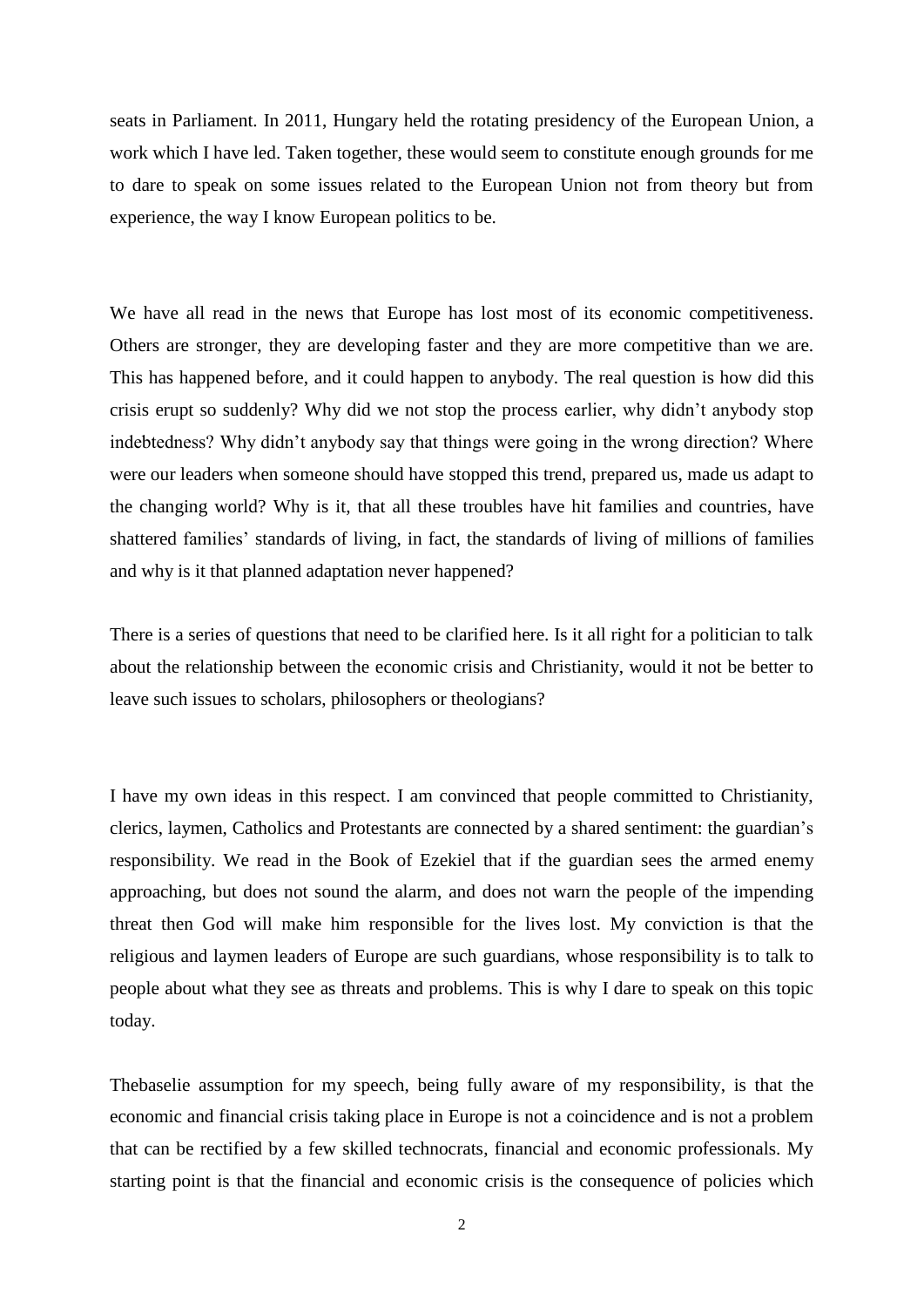have been present on the continent for a long time now. What do I hear dear inhabitants of Bilbao if I listen to Brussels executives or the Prime Ministers of numerous European countries? To summarize and simplify my experience: the majority of them think that the cohabitation of people in Europe should exclusively be planned according to economic rules. They think that the economy, the market and its life material – money – are the main sources of rationality, that the rationality of the economy and the market cannot be questioned. They think in Brussels that market logic can be used to remedy every ailment of society. They also think that if there are any problems in the economy, in the market economy, if there is any disorder, then the market will be able to correct itself and return to its former state of equilibrium. Anybody questioning these dogmas will be called irrational, a reactionary, and frequently: a dinosaur. The way of thinking supporting the supremacy of the economy has created its own political counterpart. The political version of market supremacy is liberal individualism. I am not sure if this is the most precise category, but perhaps you understand what I am referring to. The assumption that if there is no such thing as common good, if "bonum publicum" does not exist, then only individual interests will prevail. Only private economic motivations and considerations will matter. Other impulses belonging to human life, like religion, national pride, family bonds do not matter when compared with personal economic interests. This culture and politics has developed its own way of expressions, its themes, its vocabulary and reasoning. This is the language of moral relativism. There are no unchangeable truths; everything depends on your perspective.

What is it that we do not hear when we listen to European politicians? What are the words we will not hear? We will not hear words like honour, pride, commitment, obligation, nation, patriotism, resolve, greatness, valour, justice – we do not hear these concepts at all. It is as if these words had never existed. I am of the opinion that there is an aggressive secular political vision prevailing in European politics today called progressivism. Progressives think that this future is desirable for Europeans today: we are going from the religious towards the religionless, from the national to the supranational, from the family towards the individual. Those who today are in majority in Brussels are those who not only subscribe to this worldview, but also want this to be maintained. In reality they are thinking about and working on a Godless society. Their concept of religion is that it is merely an accessory of one's lifestyle. They think that everybody is entitled to their own faith but that faith should have no ramifications on government, economy or European politics.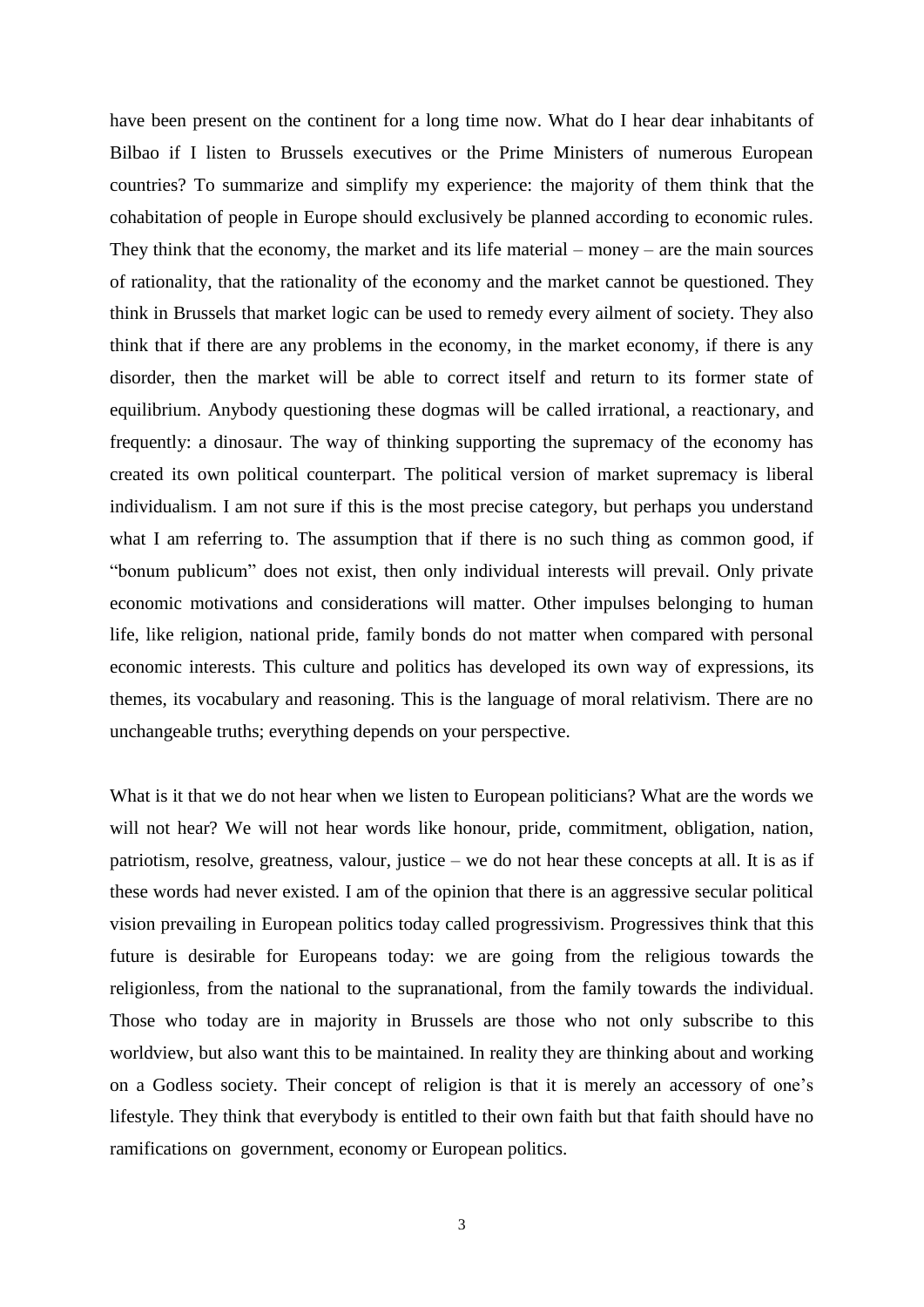I do not know if you feel the impact of this culture here in Basque Country, but we do feel it in Hungary. If you think about the situation of the other continents, like North America, South America, Asia or Africa then you will notice a strange phenomenon. There is only one single continent, where political leaders or at least the majority of them insist that Man is capable of organizing the world without God and God's laws. Today this is a European idea. The United States of America belongs to the West, but leaders there would not dare to present this idea in public. At the same time, it is inconceivable in the world of Islam and even in India, people would be surprised if somebody wanted to talk them out of the social lessons that can be drawn from the teachings of the Hindu religion.

I think therefore that nowadays, European politics is living with two delusions. The first one is that Christianity did not play a decisive role in the evolution of Europe. When we debated the basic treaty of Europe, we wanted to explicitly refer to Christianity among the foundational ideas of Europe, but we were voted down. It was not simply forgotten at the time! We have debated this and it was then purposefully left out. The other delusion Ladies and Gentlemen is the idea that Western values and institutions can be maintained without Christian moral principles.

Let us see the consequences of these delusions. Usually philosophers agree about two things when it comes to human societies; that civilizations are built on two main resources: human creativity and a sense of permanence. Permanence means that people can be sure that there are certain values, that never change. These help to decide what is good and what is bad, what is true and what is false, what is right and what is wrong.

If we look at Europe, then we will see that Europe has neglected both of its resources. It tried to substitute work and value creation with financial speculation and loans, whereas permanence was replaced by relativism. The East is today more competitive than we are because it appreciates both of the aforementioned civilizational resources more than we do, it respects work more than we do, and respects its own cultural traditions far more then Europe does. In addition, if what is and isn't valuable begins to be questioned, then the dignity of the other resource, the value creation of human creativity will also diminish. This means that if we give up on the permanent values of our civilization, then human performance will also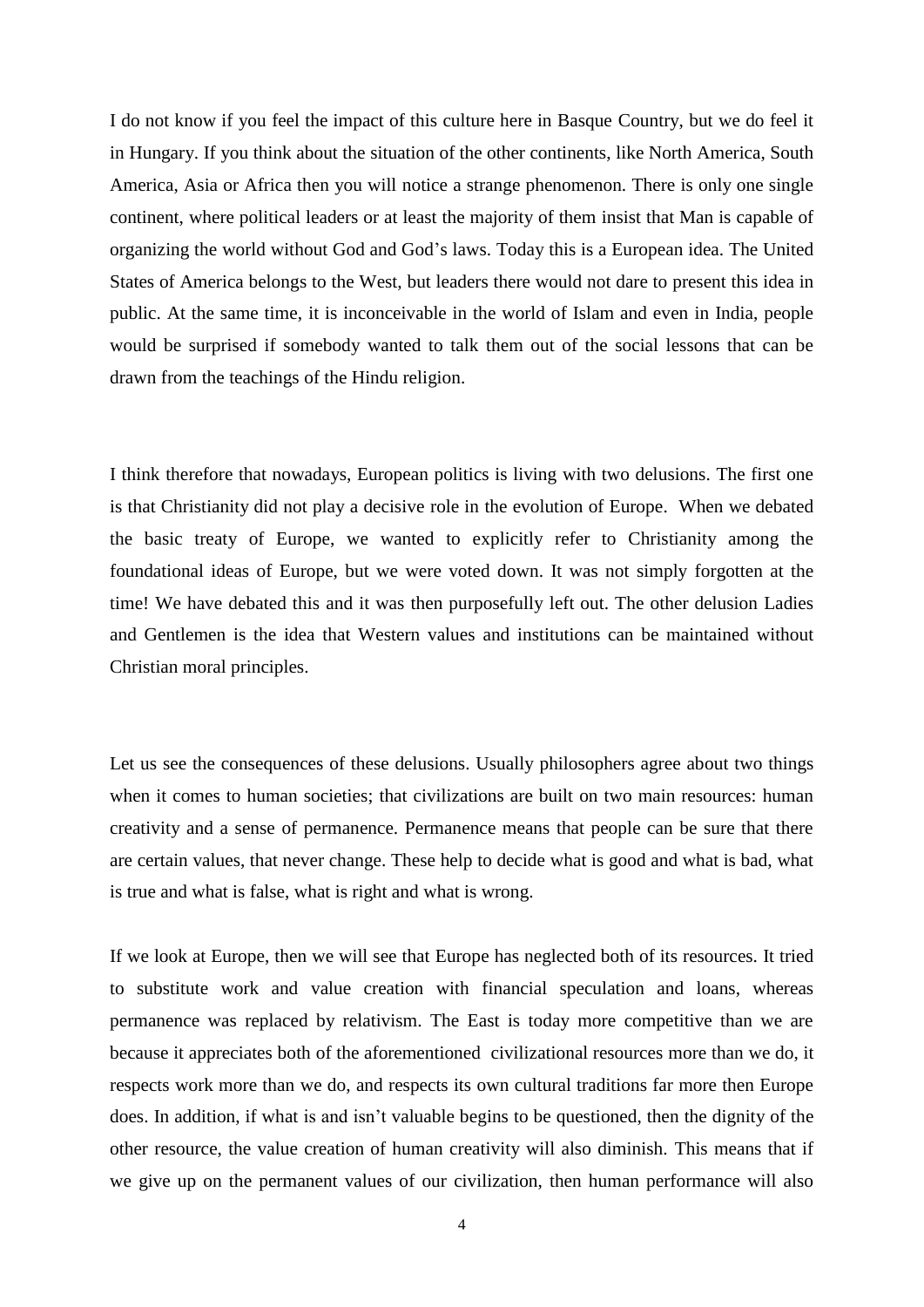decline. This is what happened to us in Europe and this is why we started to be ashamed of our Christian roots and started to neglect them along with our moral and cultural traditions while we were erecting our European structures. We have come to a point where forms and notions of human relations as *the nation* and *the family* have started to become questionable. The original meaning of *work* and *loans* have also become uncertain in economic life. This means that important things – work, loans, family and nation – still exist but have become disengaged from the moral foundations that Christianity has provided for them.

Perhaps a Europe representing Christian values would not have allowed people to consume the future of their families with unsecured loans. A Europe representing Christian values would perhaps have been aware that every single euro that we take out in loans must be earned. A Europe representing Christian values would rather lend to people who are expected to be willing to work for the money they borrow. A Europe representing Christian values would not have allowed whole countries to sink into debt bondage. A Europe representing Christian values would perhaps have promoted policies that ensure a more equitable division of burdens. Instead, what do we see? If a government in Europe is forced to take loans from a European or a global institution, then it is also forced to enforce measures which discredit that government in the eyes of its own voters. Austerity measures follow and this is neither in the interest of governments nor in the interest of the creditors in the long term. Because if order is disrupted due to the series of austerity measures and stability is lost and the framework of economic life becomes unstable, who will then work to repay the euro loans?

It is important, that when I talk about Christianity and the Christian foundation of Europe, I am not speaking about one's personal religion. That is also important. I am speaking from another aspect, a societal aspect and my statement is the following: Europeans will not be able to get Christianity out of their minds. They will not be able to forget the biblical story, the story of redemption. We might have different approaches to the story and its actors, we might interpret it differently, we might even think that it is a fictional story, but there is one thing that cannot be done and will hardly happen in Europe: we cannot act as if the story never existed, as if it never was at work in us, Europeans.

For us, Europeans, the story of Christianity and its moral relevance is our main civilizational resource. The main resource of the Arab world is Islam, for the Asian world it is Buddhism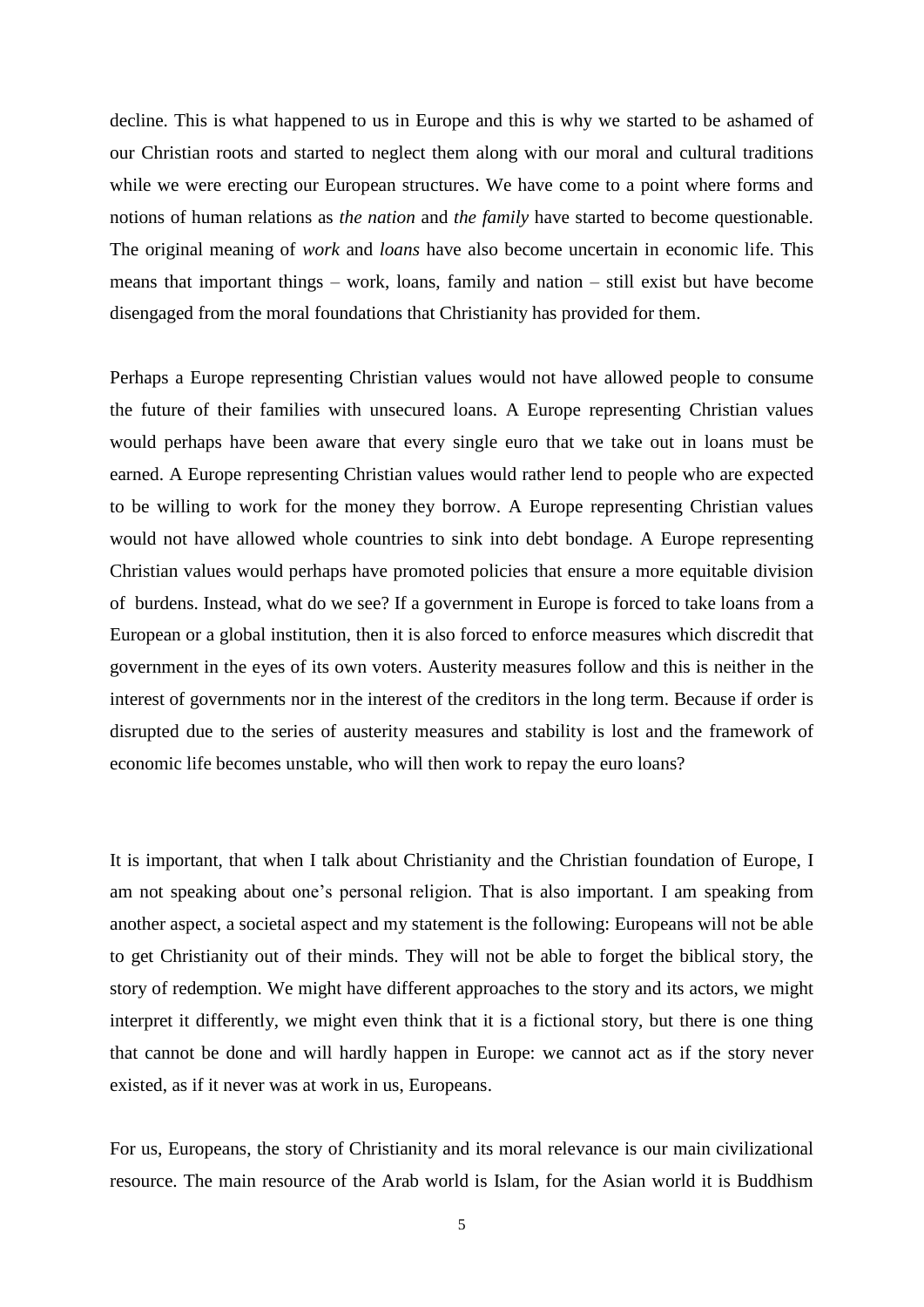and the Hindu religion. Christian culture, tradition and religion is the main resource of Western civilization, regardless of the type of relationship we establish with the Creator. A European cannot cast his Christian skin. This should also be understood in Brussels. It does not make sense to push for a new, common European identity that rejects the fundamental fact, that the moral framework of European life is provided by the biblical story. As long as it is proclaimed that we are seeking some new identity for ourselves, as long as attempts are made to use astute reasoning to leave the fact that we belong to Christianity out of the definition of Europe, as long as there are politicians calling for this, our continent will continue to flounder in a permanent state of self-denial.

Let me give you a few, seemingly evident examples to demonstrate how civilizational threats and the disregard for Christian teachings are related. If we can steal using banking manipulations, then why should we persecute a pickpocket? If we can allow speculators to become rich by bankrupting a company or a whole country, then why are we imprisoning swindlers and frauds? If we consider it legal that a bank is allowed to flourish at the detriment of others, if we allow anybody to earn money by speculating on the downfall of a whole country and to destroy millions of people, then what moral grounds do we have to punish bank robbers? If Europe believes that the family is an outdated institution, then why are we surprised that there are less and less children born, that less and less workers have to provide for the pensions of the elderly or that labour has to be imported into Europe from other continents, which leads to serious problems?

The situation today is that Europeans are incapable even of biological self-preservation. Let me finally say a few words about what we can still hope for. Our Christian identity also means – and this is the good news – that we have a chance for renewal. We do have a common cultural and moral community. We have a strong foundation to build on. Thus we do not have to seek new intellectual foundations for the renewal of Europe. We need to build on the old foundations in a modern way in European politics, in order to develop concrete economic and political solutions to manage the crisis.

I am convinced that Christianity is an exciting, living and inspiring heritage. Christianity has managed to place the most exciting dilemma of the life of Europeans' into focus. The most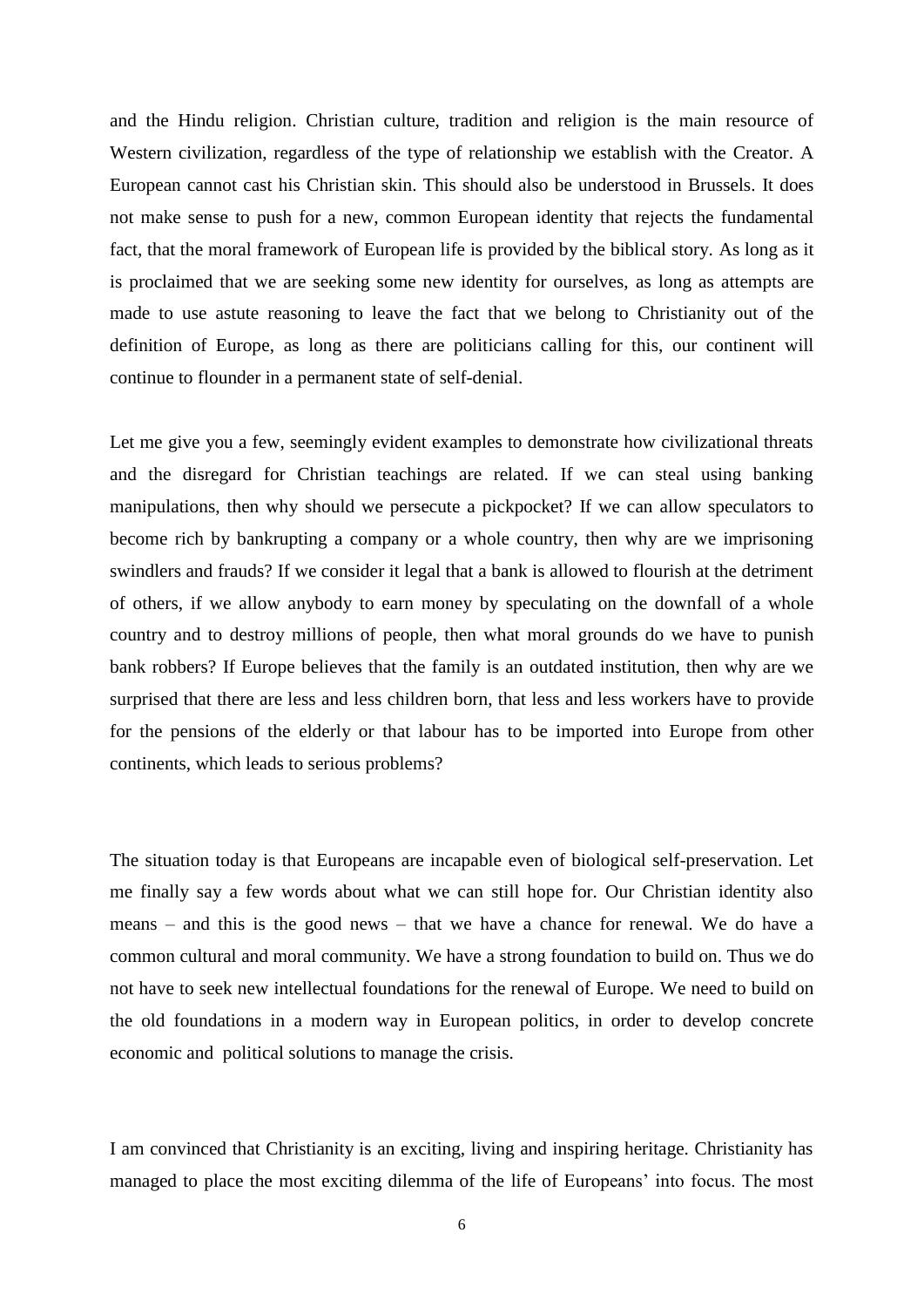important value for Europeans is freedom. It is exactly the constantly changing order and regulations surrounding freedom and rules restricting freedom that provide us with a dramatic tension which makes the story of European Christian culture so interesting from the beginnings up until today. Is there any force that restricts freedom? If it does exist, then where are the limits, based on which a new generation may define its own life? If we want to come out of the crisis and we want to close this era, then we, contemporary Europeans, have to respond by defining the guarantees and the limits of freedom in the future, in other words we need to find out how we want to define the common national and European good. What I do know is that we must speak about protection of the family and of life; we must elevate unconditional respect for human dignity to the level of common good. Financial capital and speculation have to be reregulated to serve the public interest. We have to strengthen the honour of work, of productive work. There are different national variations of such policies. It is evident that different measures are needed in Sweden, Spain, in the Netherlands or even in Hungary for that matter. This is why Brussels will have to respect nations much more in the future.

The question now is if Christians will accept the order of freedom, this European order, as an opportunity - or if they will instead consider it more of a threat. I would propose to Christians, to European Christian Democrats that we should look at the Europe of freedom and the order of freedom as an opportunity. Truth cannot be dictated, the truth can only be confessed. Tyranny may be able to exist without faith, but freedom cannot. Truth is best confessed in the free world in the free European culture. Therefore we should never stand on the side of statesponsored violence and uniformity dictated by the state, we should instead stand by the idea of a free society. We have to trust that our words are persuasive enough and that our truth is suitable for us build the European community on this foundation.

We need self-confidence: we need political assertiveness and a self-confident Christian political stance. Our community is held together by the idea that we are all part of a universal story. Everyone can find themselves in this story, everyone can find their own stories and can expect to receive assistance in their decisions, everyone can see the misleading paths and the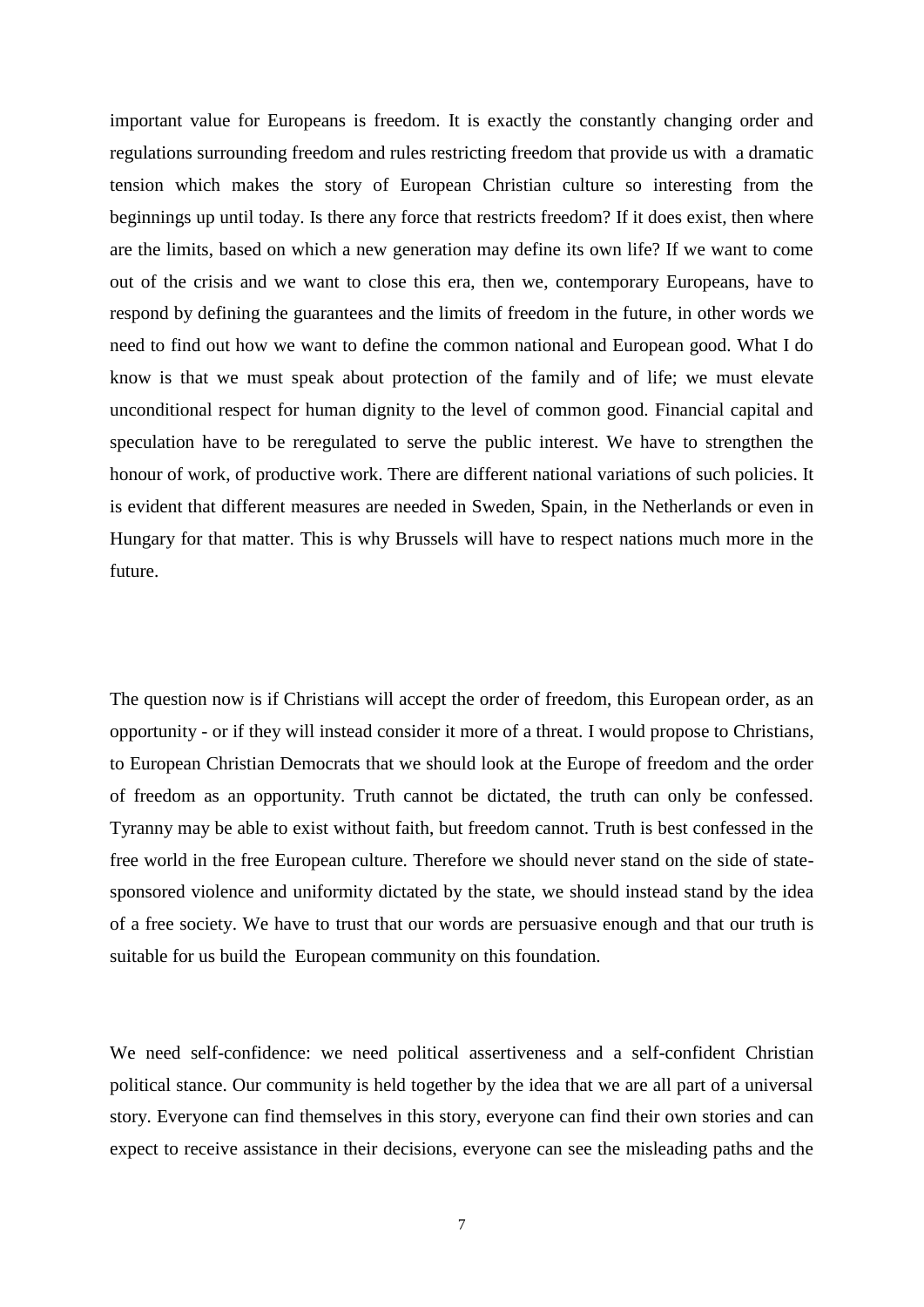consequences of good and bad decisions. This is also true for politics, for people active in public life, for the movement and for parties as well.

Participation in the political battle is a difficult issue for Christians, it raises serious dilemmas. I say that we should not shy away from these tough questions. We have to reconcile the representation of the truth with the idea of securing a majority in countries and on a continent where we cannot be sure if the majority of Europeans still consider themselves Christians. If we only secure the majority, that is we gain power, but do not represent the truth, as we Christians define it, then why have power? If we do represent the truth, but cannot obtain or preserve our majority, then our truth will be in vain if we cannot use it to the benefit of our nation. We are not Christian political kamikaze fighters, we are responsible political leaders, who need the truth and the majority at the same time in order to realize our ideas. Meanwhile, we have to know that beside the truth and the majority, even if we are be able to reconcile them, we will not be able to achieve perfection in this world, because we are only humans. Therefore the point of departure for Christian politics cannot be anything other than humility, modesty and sober realism.

The times in which we live and the way that we live threatens with the great spiritual danger of getting completely lost in our petty everyday problems, in our struggle for survival. We risk missing the wood for the trees. I am convinced that Christianity can lift us from this sense of being lost, this sense of feeling abandoned, and Christianity can place us in a frame of reference, which provides the magnificence of every spiritual and national community. A poet once wrote the following: "What has happened to you Man, why are you so desperate? The Lord will forgive you for everything, except your despair."

A clerical leader was asked several centuries ago, what he would do, if he was told that the world would come to an end on the next day? His response was the following: I would plant an apple tree today. However adverse the situation today in European politics, whatever advantages our adversaries should enjoy today in Brussels, it is this relationship, this understanding, and this spiritual state that can provide courage and self-confidence for European Christian politics.